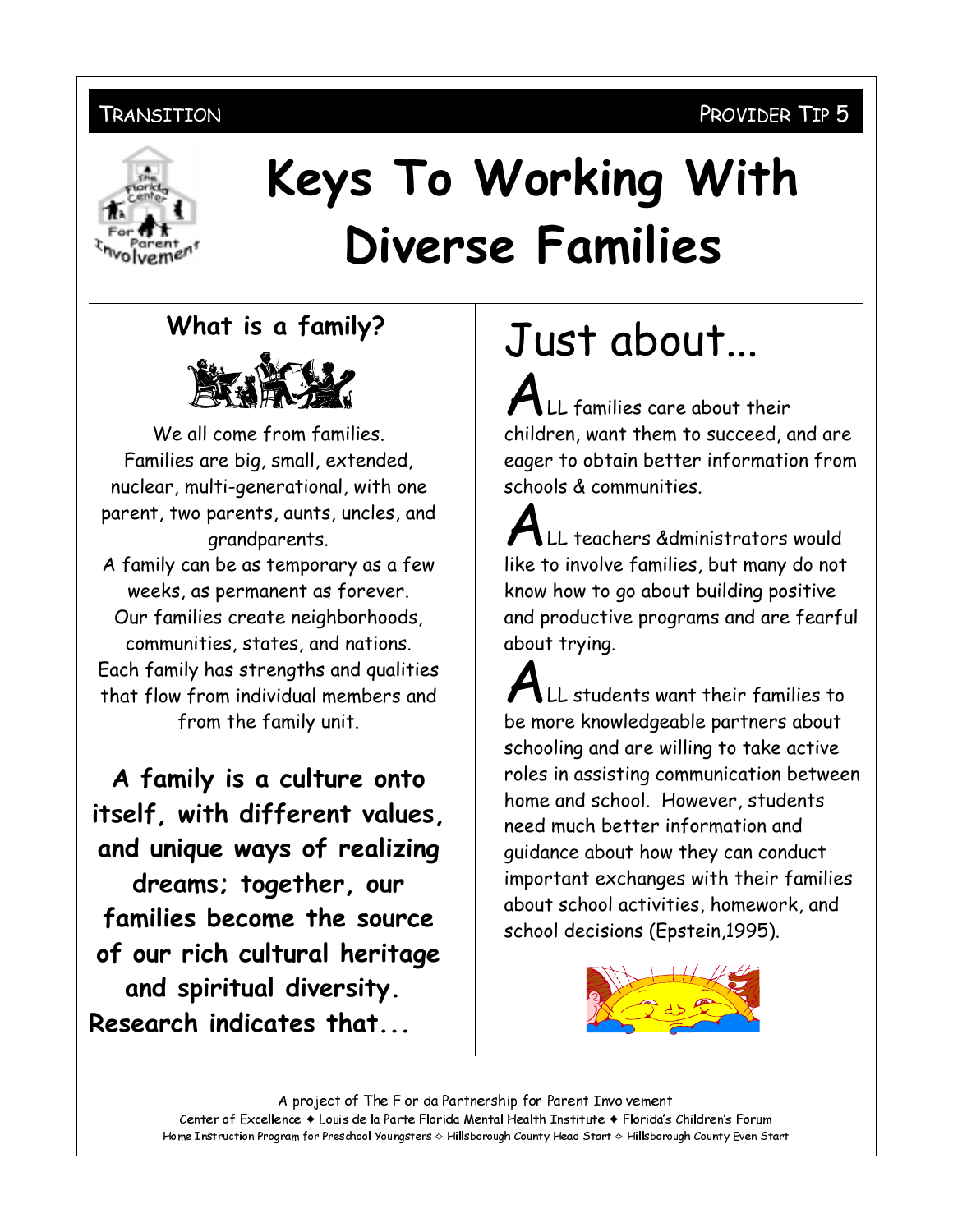#### $\overline{c}$ **KEYS TO WORKING WITH DIVERSE FAMILIES** 5

#### PROVIDER TIP

Understanding what constitutes a family & knowing what research tells us about families as partners, provides us with a foundation for identifying basic KEYS to working with ALL families.....

## KEY  $#1$  SURVEY...

Your families and find out what each member's strengths and qualities are... Than, find out the challenges and concerns they face as members...

Your family and you have now created a framework for developing a meaningful family involvement plan, tailored to the family's culture, and that helps them realize their dreams!

# KEY #2 INVENTORY...

Your resources! What materials or strategies do you have? What school resources, personnel, and/or community agencies do you know that are culturally responsive that you can connect with this family to meet their challenges?

You may have to do some digging! Maybe more information on the families ethnic or cultural background would prove useful! (Contact your Resource and Referral Center for specific Ti  $fa$ ps Sheets on culturally diverse milies)

# KEY  $#3$  COMPILE...

Compile a list of strategies and/or materials you will need to add to your resources. If you have knowledge of a community resource beyond the scope of your school, don't forget to include phone numbers and addresses. You may have to make an initial contact with the agency for them, especially if they do not have a phone or speak English. Network with your colleagues, and professionasl in your community. Many community agencies have cr eated directories of family **se** rvices and are eager to provide you with а сору.

# KEY  $#4$  IMPLEMENT...

Your family centered plan! Keep your families informed and include them every step of the way. Deliver information in a timely manner.

This may take a phone call, a note home,

A project of The Florida Partnership for Parent Involvement Center of Excellence + Louis de la Parte Florida Mental Health Institute + Florida's Children's Forum Home Instruction Program for Preschool Youngsters & Hillsborough County Head Start & Hillsborough County Even Start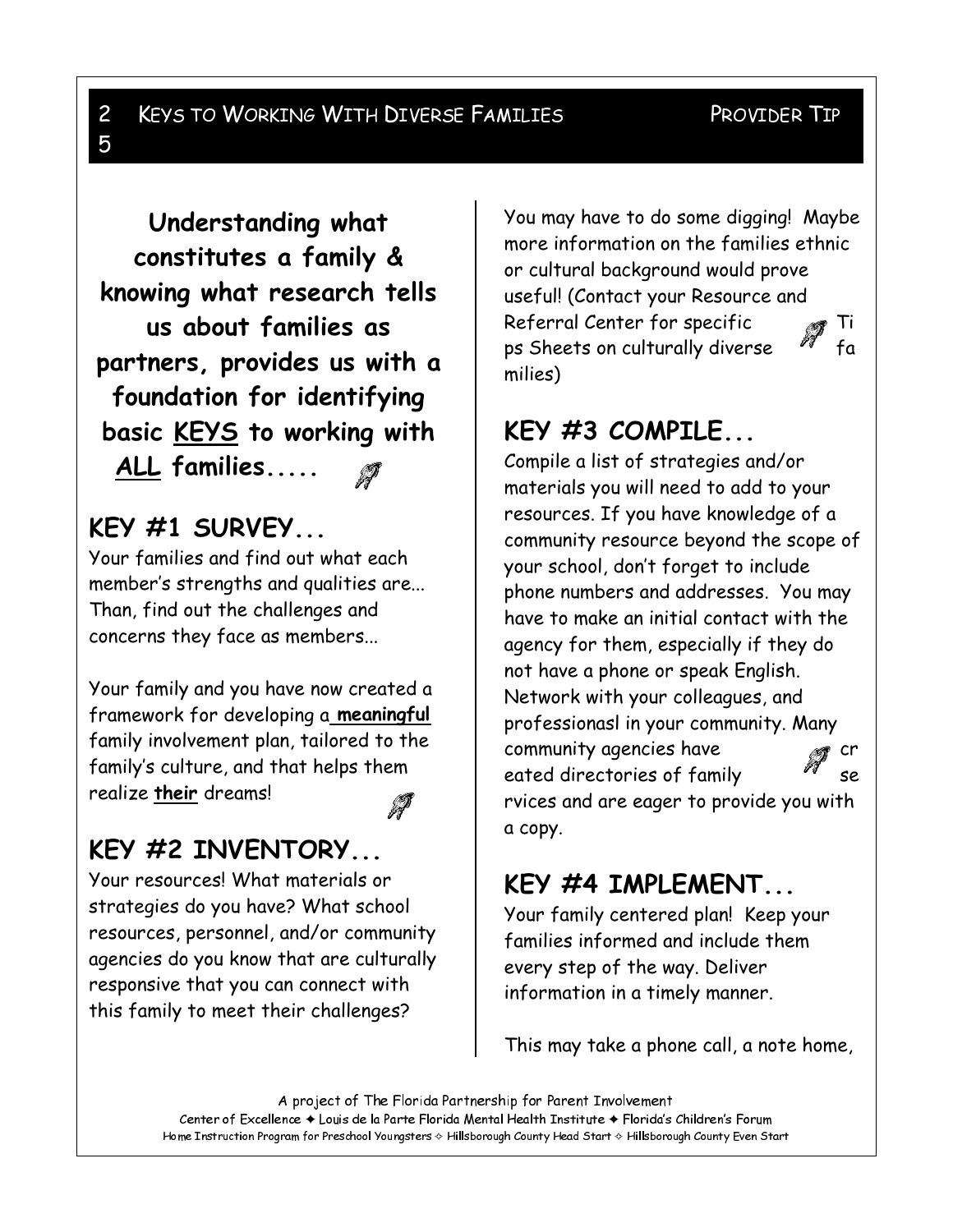#### $\mathsf{3}$ **KEYS TO WORKING WITH DIVERSE FAMILIES** 5

## PROVIDER TIP

before or after school meetings, a home visit, or an informal chat at a local cafe near their home!

For more information contact:

A project of The Florida Partnership for Parent Involvement Center of Excellence + Louis de la Parte Florida Mental Health Institute + Florida's Children's Forum Home Instruction Program for Preschool Youngsters & Hillsborough County Head Start & Hillsborough County Even Start